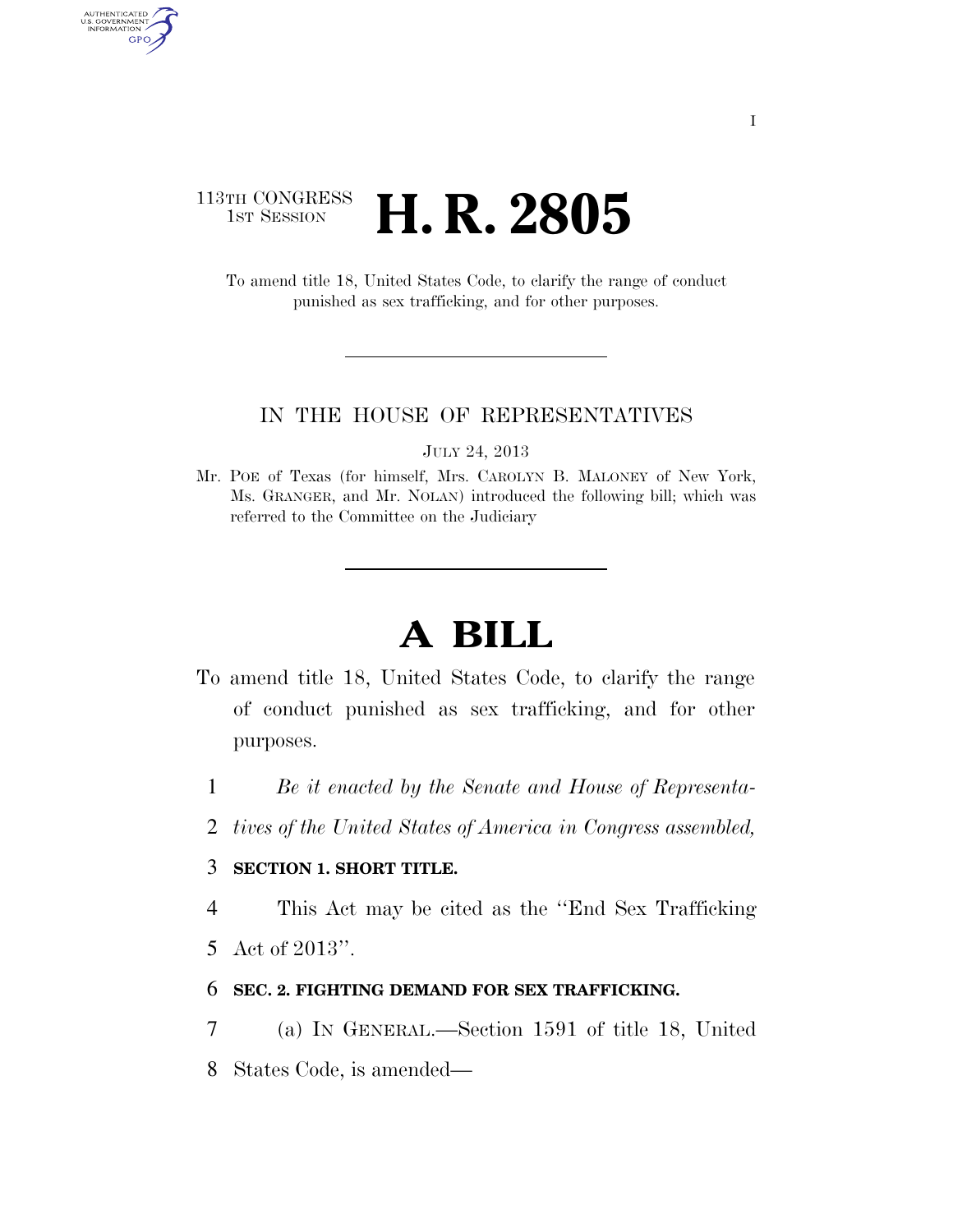| $\mathbf{1}$   | $(1)$ in subsection $(a)(1)$ , by striking "or main-         |
|----------------|--------------------------------------------------------------|
| $\overline{2}$ | tains" and inserting "maintains, patronizes, or solic-       |
| 3              | its";                                                        |
| $\overline{4}$ | $(2)$ in subsection $(b)(1)$ , by striking "or ob-           |
| 5              | tained" and inserting "obtained, patronized, or solic-       |
| 6              | ited";                                                       |
| 7              | $(3)$ in subsection $(b)(2)$ , by striking "or ob-           |
| 8              | tained" and inserting "obtained, patronized, or solic-       |
| 9              | ited"; and                                                   |
| 10             | $(4)$ in subsection $(e)$ , by striking "or main-            |
| 11             | tained" and inserting ", maintained, patronized, or          |
| 12             | solicited".                                                  |
| 13             | (b) DEFINITION AMENDED.—Section $103(10)$ of the             |
| 14             | Trafficking Victims Protection Act of 2000 (22 U.S.C.        |
| 15             | $7102(10)$ ) is amended by striking "or obtaining" and in-   |
| 16             | serting "obtaining, patronizing, or soliciting".             |
| 17             | SEC. 3. TARGETING OFFENDERS WHO EXPLOIT CHILDREN.            |
| 18             | Not later than 180 days after the date of enactment          |
| 19             | of this Act, the Attorney General shall ensure that all task |
| 20             | forces and working groups within the Innocence Lost Na-      |
| 21             | tional Initiative engage in activities, programs, or oper-   |
| 22             | ations to increase the investigative capabilities of State   |
| 23             | and local law enforcement officers in the detection, inves-  |